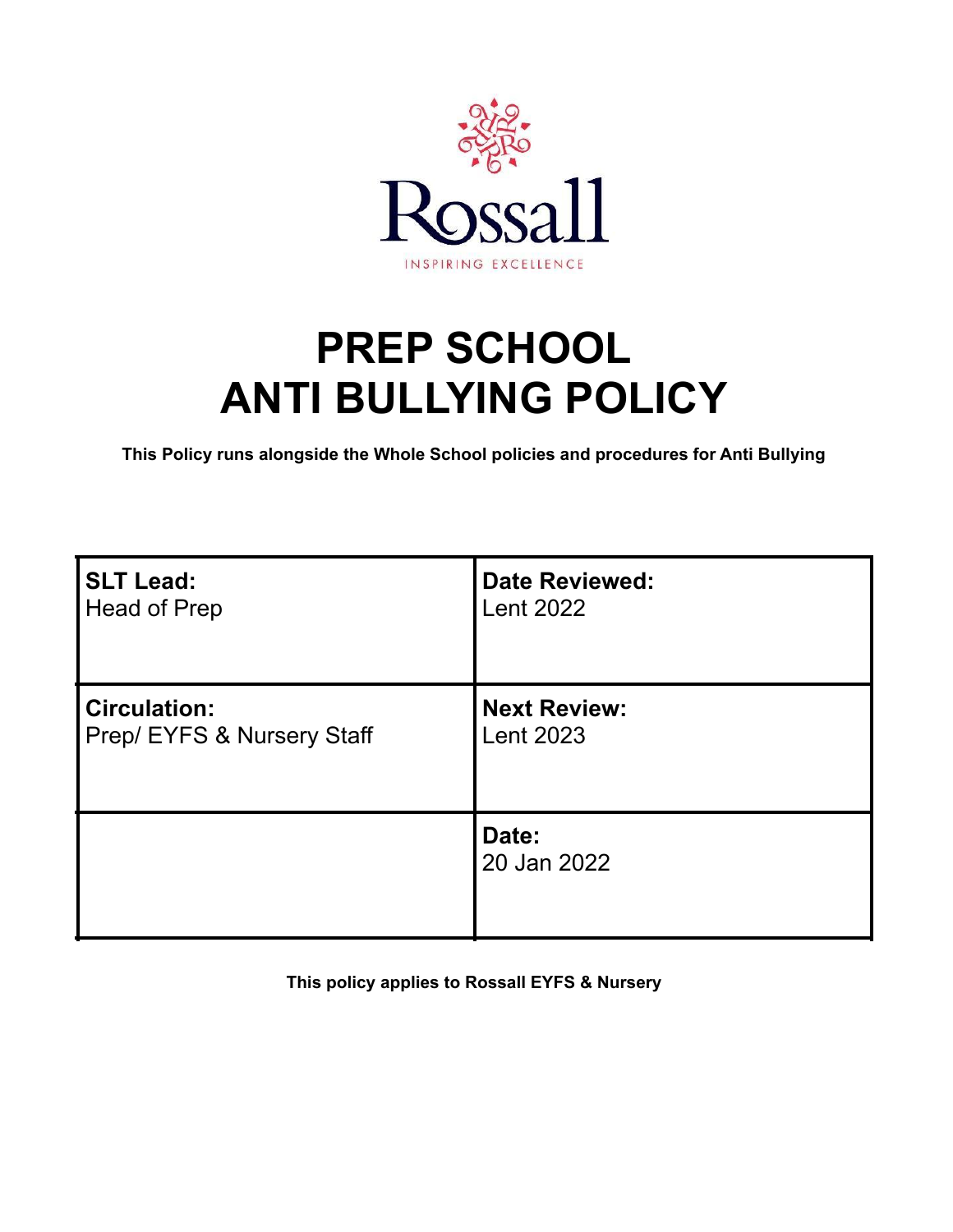Rossall Preparatory School aims for every pupil and member of staff to thrive within a community in which everyone respects, supports and cares for everyone else. It is the School's aim to ensure that this is always true. This policy has been drawn up with regard to the Senior School Anti Bullying Policy. This policy has regard to the non statutory advice issued by the Department of Education, 'Preventing and tackling bullying: Advice for headteachers, staff and governing bodies' (July 2017).

## **Definition of Bullying**

## *Bullying is behaviour by an individual or group, repeated over time, that intentionally hurts another individual or group physically or emotionally.*

Bullying can take many forms to include: name-calling, taunting, mocking, making offensive comments, threatening behaviour, kicking, hitting, pushing, taking belongings, harassment, inappropriate text messaging and emailing, sending offensive or degrading images by phone or via the internet, producing offensive graffiti, gossiping, excluding people from groups, spreading hurtful and untruthful rumours. Although sometimes occurring between two individuals in isolation, it quite often takes place in the presence of others.

Cyber bullying includes bullying by electronic means (social websites, mobile telephones, text messages, email, photographs etc.) and is equally unacceptable. There are many reasons for bullying. Specific types of bullying may relate to race, religion or culture, to learning differences and special educational needs, to disabilities or caring for others, to appearance or health conditions, to sexual orientation, to adoption, to homophobia, to gender identity or to sexist or sexual bullying. The serious consequences for the target of bullying range from psychological damage and its related symptoms (loss of confidence, depression, etc.) to suicide.

#### **Aims**

Rossall Prep seeks to put into practice on a day-to-day basis, the following:

It is the responsibility of the school community, pupils and adults alike, to uphold the values of integrity, morality and concern for others. All members of the school have the right to remain free from bullying or the fear of bullying. All members should feel free to be able to report any concerns related to bullying in the certain knowledge that those concerns will be listened to and the matter investigated by those competent to do so.

Those who report an incident of bullying or suspected bullying will be able to do so in safety.

## **How to Report and Deal with Bullying**

**Pupils:** any pupil who is being bullied, witnesses bullying of someone else or suspects that someone else is being bullied should tell someone who may be able to help. This may be a friend, Teacher, Teaching Assistant, Head of Prep, the School Nurse or anyone they feel able to confide in. Pupils are educated about the roles they can play to prevent or stop bullying, including if they witness bullying.

**Staff:** any adult who has concerns about the bullying of a pupil or a colleague should tell the Head of Prep. Staff must act as role models and do their best to ensure their behaviour cannot be perceived to be bullying.

**Parents:** any parent who has concerns about their son/daughter or about any other pupil in the School should inform an appropriate member of staff (in most cases this will be the Head of Prep, but may also be the class teacher or form tutor in the first instance).

#### **Terms**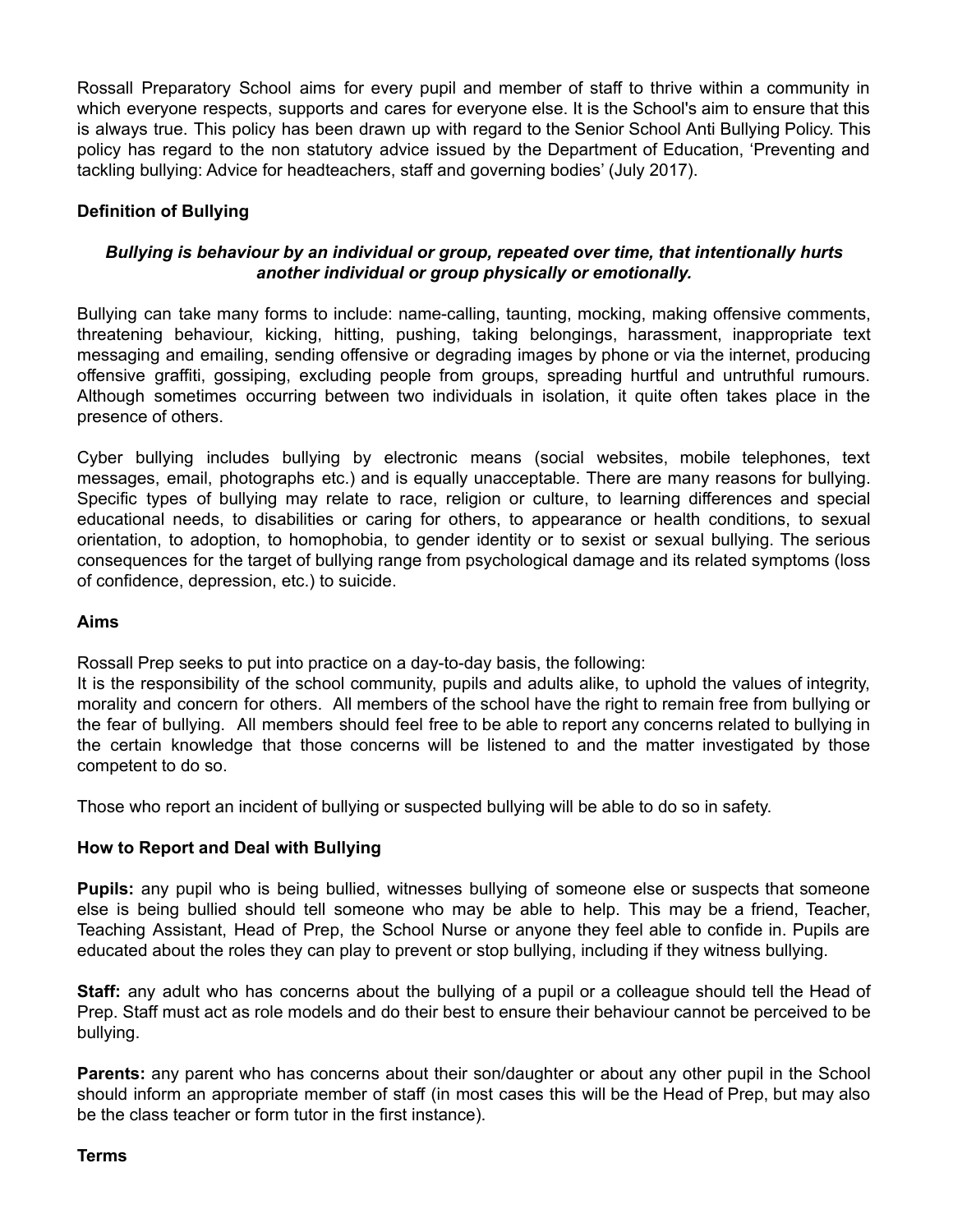In this document the terms 'bully' and victim' are used. 'Bully' is used of someone who has manifested bullying behaviour, 'victim' is used of someone who has received bullying behaviour. The terms are used for ease of reference. There is no suggestion that these are discrete categories of people or that their involvement in bullying behaviour is necessarily either pervasive or persistent.

It is noted that child-on-child abuse can be a form of bullying and, in line with the school's Safeguarding Policy, and Child-on-Child Abuse Policy, will be treated as a safeguarding matter and passed to the Designated Safeguarding Lead. Please refer to the Safeguarding Policy and Child-on-Child Abuse Policy for further information.

Bullying is wrong and damages individual children. We therefore do all we can to prevent it, by:

- developing a school ethos in which bullying is regarded as unacceptable
- aiming to produce a safe and secure environment where all can learn without anxiety
- aiming to provide consistency when we respond to any bullying incidents that may occur
- aiming to make all children aware of our opposition to bullying
- making clear each person's responsibilities with regard to the eradication of bullying in our School

This policy statement makes it very clear that we do not allow bullying to take place in our School, and that any incidents of bullying that do occur are taken very seriously and dealt with appropriately.

Bullying is investigated whenever 'a victim perceives that she/he has been bullied'. Any allegation of bullying is passed to the Head of Prep who is also the DSL. Investigations always involve listening to all parties - the alleged bully, the perceived victim, and any witnesses.

We monitor the incidents of bullying that occur, and review the effectiveness of the Prep School's policy regularly. We keep accurate records of all incidents of reported bullying using CPOMS.

We respond quickly to any request from pupils or parents to investigate alleged incidents of bullying.

## **Rossall Code on Bullying for pupils**

All reasonable steps should be taken to ensure that, so far as it is possible, every pupil feels safe and happy at School and feels supported and protected at all times. Rossall expects all members of the School community to uphold this code, including pupils.

- Every pupil at Rossall has the right to enjoy their learning and leisure time free from intimidation or being bullied
- Rossall pupils have a responsibility not to bully or be involved in bullying
- Rossall pupils have a responsibility to report perceived bullying at the first instance
- Rossall pupils will not tolerate unkind actions or remarks, even when these were intended not to hurt.
- To stand by when someone else is bullied, is to support bullying
- If you are being bullied, or you know of someone who is being bullied, you should report this to a member of staff or a responsible senior pupil
- Bullying will always be taken seriously by staff; pupils must play their part in creating an intimidation free environment at Rossall

## **Types of bullying**

Bullying can include a number of different behaviours:

- Emotional being actively unfriendly, excluding, tormenting
- Physical pushing, kicking, hitting, punching or any violence
- Racist racial taunts, graffiti, gestures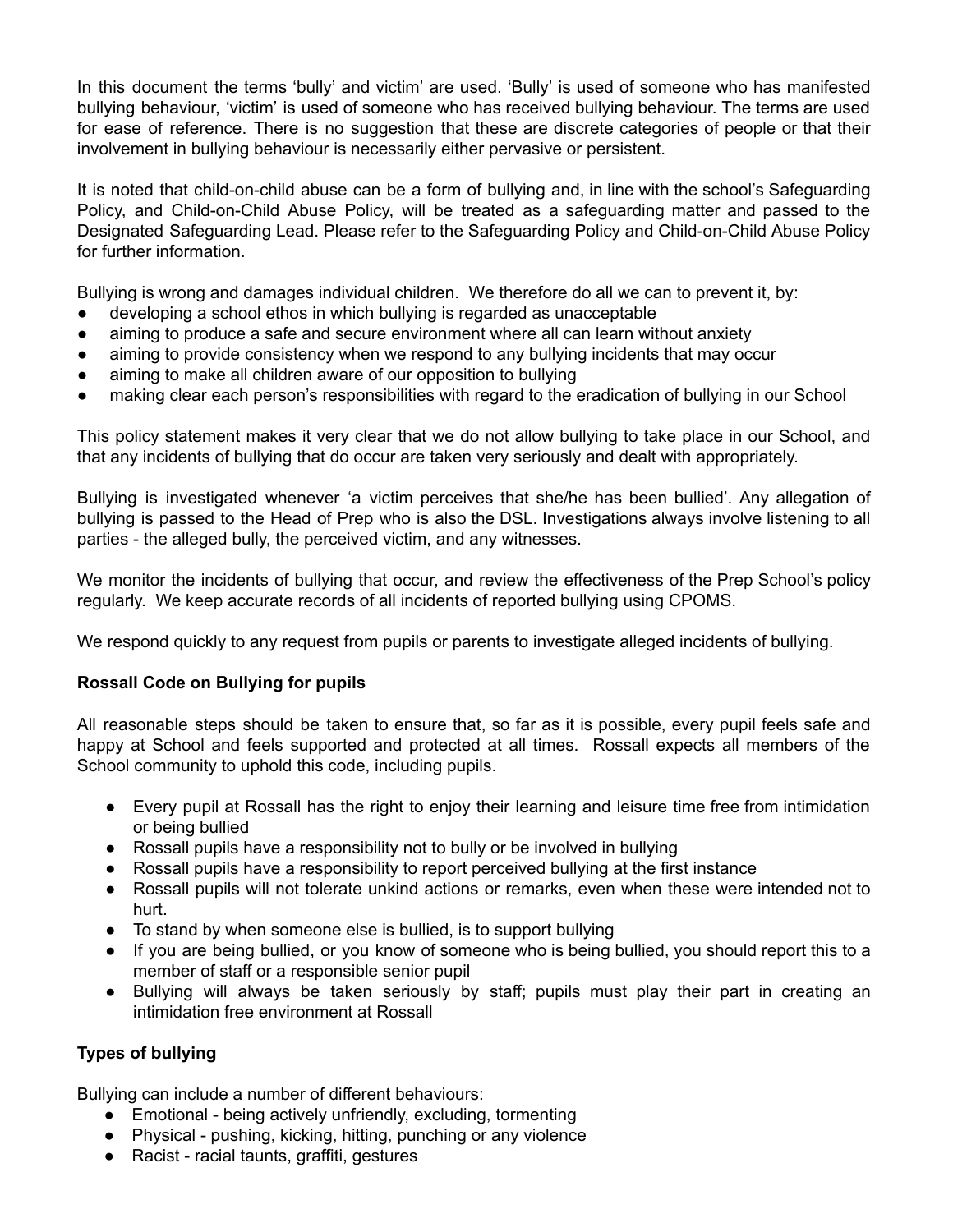- Religious being singled out because of your religious beliefs
- Cultural bullying based on prejudice and difference
- Sexual unwanted physical contact or sexually orientated comments
- Homophobic because of, or focusing on the issue of sexuality
- $Disability -$  targeting pupils with physical or learning difficulties
- Verbal name-calling, sarcasm, spreading rumours, teasing
- Cyber Internet misuse through offensive website postings, e-mail and instant messaging. Misuse of mobile phones through text messaging, camera and video facilities, etc.
- Property damage to or hiding or another's property
- Indirect spreading rumours, excluding someone from social groups

## **The role of the Staff**

- It is the responsibility of the staff to implement the school anti-bullying strategy and to ensure that all members of the community are aware of the school policy and know how to deal with incidents of bullying
- The ethos of the Prep School is to ensure that all children know that bullying is wrong, and that it is unacceptable behaviour in this school. Attention can be drawn to this at suitable moments. For example, in assemblies promoting equality and tolerance
- When children feel they are important and belong to a friendly and welcoming school, bullying is far less likely to be part of their behaviour
- Staff intervene when necessary, follow up with reports of bullying, make detailed reports using CPOMS, and always provide a listening ear when needed
- If members of staff become aware of any alleged bullying taking place between members of a class, this is dealt with as swiftly as possible, often using PSHE and circle time to discuss behaviour
- Both the victim and the offender are offered support in different ways, but with the same outcome of all pupils understanding why behaviour was wrong
- If a child is repeatedly involved in an imbalance of power over other children, staff inform the Head of Prep
- The child's parents will then be invited into school to discuss the situation. In more extreme cases, for example where these initial discussions have proven ineffective, the Head of Prep is also the school's Designated Safeguarding Lead and will liaise with the other DSL

Teachers attempt to support all children in their class and to establish a climate of trust and respect for all. By praising, rewarding and celebrating the success of all children, we aim to prevent incidents of bullying.

## **Staff awareness and training**

The school will ensure that all staff are aware of this policy and its contents and are trained to identify and respond to incidents of bullying. At regular intervals, staff receive training through INSET.

## **Guidelines for Dealing with Incidents of Bullying:**

Staff coming across cases of bullying are recommended to respond in the following ways:-

- Remain calm: reacting emotionally may add to the bully's enjoyment and control of the situation.
- Take the incident or report seriously and take action as quickly as possible. Does your action need to be private or public?
- Reassure the alleged victim(s) and ensure that they are not made to feel inadequate or foolish.
- Offer concrete help, advice and support to the victim(s)
- Make plain to the perpetrator(s) your disapproval and encourage the bully to see the situation from the victim's point of view
- Explain clearly any sanction and why it is being given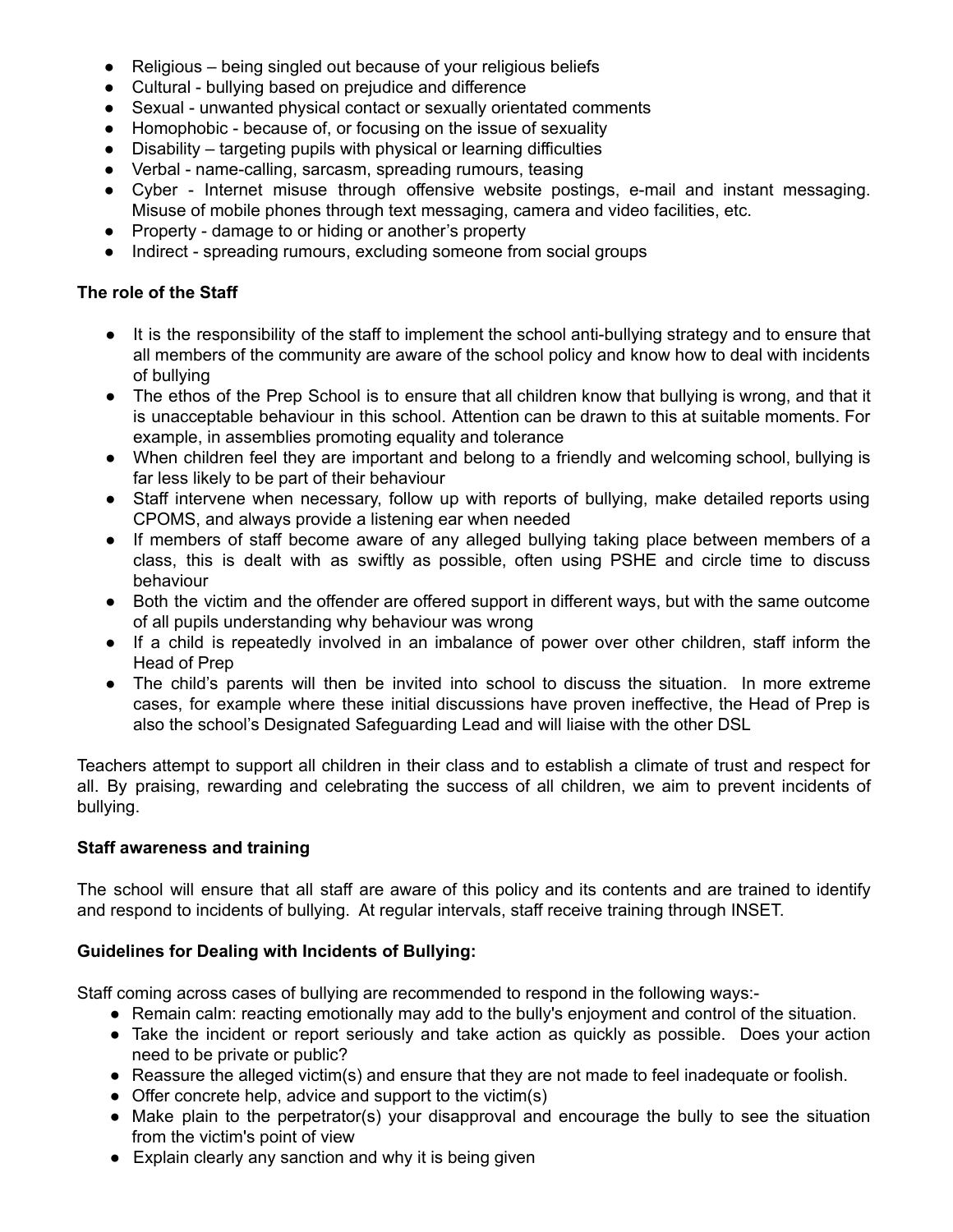- If sanctions are required, care is needed in doing this. Reacting aggressively or with undue severity reinforces the message that those who possess power can wield it without regard to the feelings of the powerless
- Inform immediately the Head of Prep or the Deputy, and the relevant Class Teacher, in turn all staff should be alerted to the need for vigilance if there is the possibility of repetition of the incident
- Clear, concise facts are recorded on CPOMS
- Recording of accurate data on CPOMS is important for termly and annual analysis, and review by senior leadership team: presentation of data with explanations is provided to the Education and Welfare Committee of Council

Serious cases of bullying may result in internal or external suspension. Persistent bullying could result in exclusion.

In very serious cases, and only after the Head of Prep or Senior DSL has been involved, it may be necessary to make a report to Social Services. However, it is the policy of Rossall School to attempt to resolve such issues internally under the school's own disciplinary procedures.

After the original incident, all staff involved in its discovery and resolution should ensure that:

- the incident does not live on through reminders from them to the perpetrators
- forethought is given to the prevention of future recurrences of the incident, especially if the factor that triggered it in the first place has been identified
- $\bullet$  they are not being overprotective and not allowing the victim(s) to help themselves where they can
- in a confirmed case of bullying, the bully should be encouraged to view their behaviour objectively. This can be done through restorative justice and/or application of code of conduct reflective exercise

## **Limiting the opportunity for bullying**

- The playground is supervised during break and lunch periods
- All pupils have regular PSHE sessions in order to address issues surrounding bullying
- Assemblies are given that allow for discussion of what constitutes bullying
- We reserve the right to investigate incidents that take place outside school hours, on school visits and trips and that occur in the vicinity of the school, involving our pupils
- We welcome feedback from parents and guardians on the effectiveness of our preventative measures.
- Playground pupil monitors are available to speak with: the monitors are easily identifiable and are trained to move around the playground to offer support, report problems to a teacher, and cheer up any children who may be feeling low

All staff should be sensitive to changes in behaviour, moods, and be aware of absenteeism.

## **The role of parents**

Rossall acknowledges the role played by parents in ensuring that instances of bullying are reduced. It is clearly helpful when parents support the values and measures represented within this policy and to discuss relationships, incidents and concerns in the same light.

- Parents, who are concerned that their children may be being bullied, or may be a perpetrator of bullying, should contact their form tutor immediately. We advise against contacting other parents to sort out matters
- If parents are not satisfied with the response they should contact the Head of Prep
- A parent who is dissatisfied with the way the school has dealt with a bullying incident should follow the Complaints Procedure